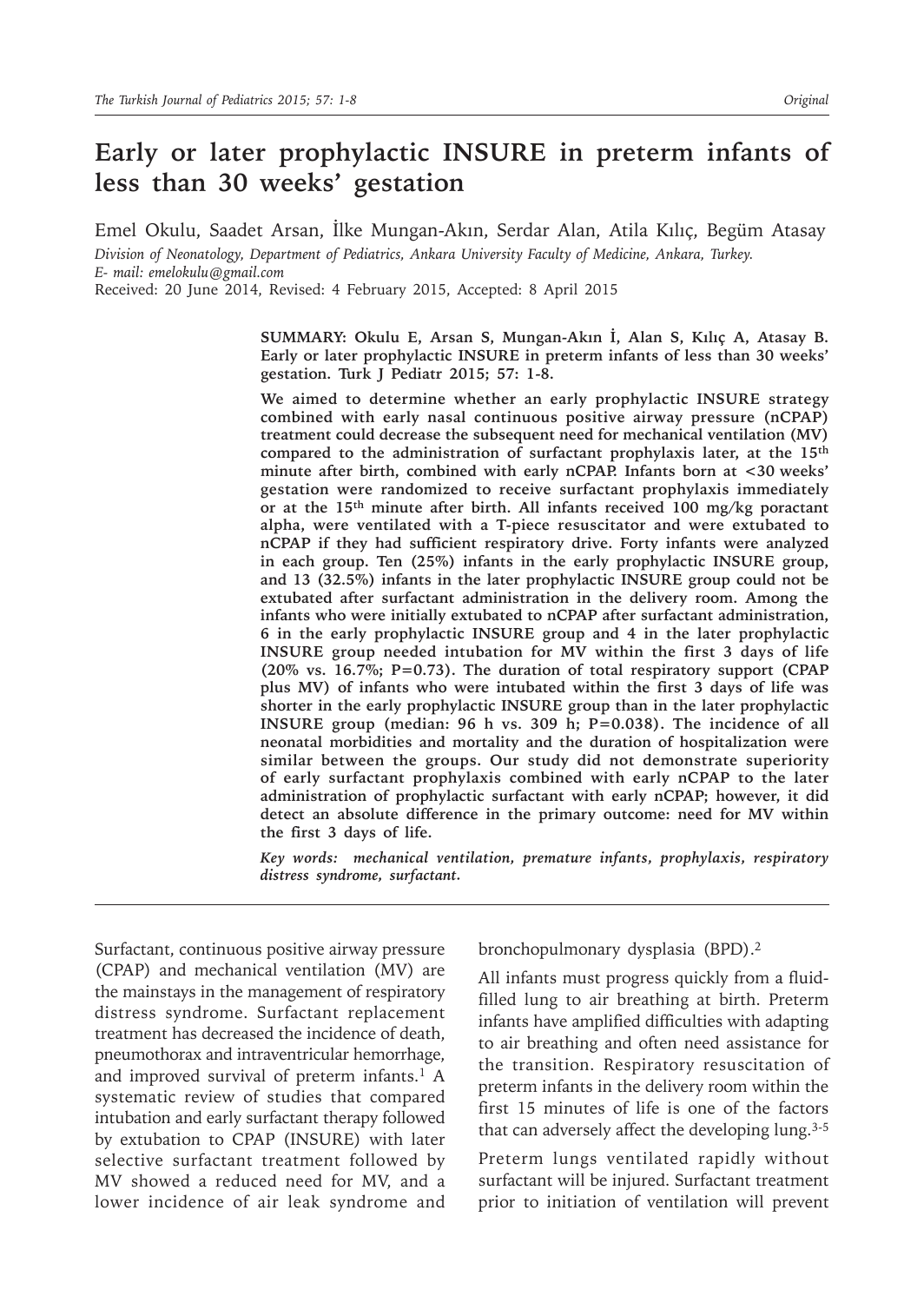much of the injury through a variety of mechanisms.6,7 It has been shown in animal studies that surfactant is distributed more uniformly to the lung when administered at birth because it mixes with fetal lung fluid, which increases the volume and negates gravity, and thus the process takes place more rapidly. It has also been shown that the use of positive end-expiratory pressure (PEEP) during initiation of ventilation improves recruitment of functional residual capacity and oxygenation.8,9 Thus PEEP and surfactant use are two relevant clinical variables that should decrease lung injury from the initiation of ventilation in the surfactant-deficient preterm lung.

In a previous multicenter trial, which compared immediate bolus and delayed postventilatory aliquot strategies for surfactant prophylaxis, similar survival rates to discharge to home were demonstrated, but beneficial effects of postventilatory aliquot strategy on prolonged oxygen requirement were also seen.10

We decided to investigate an intervention involving the early administration of prophylactic INSURE immediately after birth. Our primary aim was to let the surfactant mix with the fetal lung fluid and reach the alveoli before the potential onset of lung injury created by the initial administration of positive pressure ventilation in the delivery room (DR).

This study was designed to determine whether the early prophylactic INSURE procedure could decrease subsequent need for intubation and mechanical ventilation (MV). The clinical outcomes of these patients were compared with those of a group of patients who were administered later prophylactic INSURE, at the 15th minute after birth.

# **Material and Methods**

# *Study design*

This prospective randomized trial was conducted in a single neonatal intensive care unit (NICU) between December 2009 and December 2011. Our unit is a level III NICU with 20 incubators and 400 annual admissions.

Infants born <30 weeks' gestation were enrolled. We excluded outborn infants and infants with lethal malformations. Parental consent was obtained for potential study participants before delivery.

The study protocol was approved by the Ethics Committee of the Ankara University Faculty of Medicine. The study has been registered at www.clinicaltrials.gov, as NCT01294852.

# *Randomization*

Infants were assigned by randomization to receive surfactant prophylaxis early, with the first breath, or later, at the 15<sup>th</sup> minute after birth. Study group assignments were placed in opaque, numbered, sealed envelopes that were opened by research personnel. Due to the nature of the intervention, we could not blind the timing of surfactant administration. Therefore, the team doing the treatment was aware of the group assignment.

# *Study intervention/procedures*

Enrolled infants assigned to the early prophylactic INSURE group were briefly intubated for surfactant administration as soon as possible after birth; infants assigned to the later prophylactic INSURE group received surfactant at the  $15<sup>th</sup>$  minute after birth. Natural surfactant [porcine (Curosurf; Chiesi Farmaceutici, Parma, Italy)] was administered in a dose of 100 mg/kg in one aliquot. Positive pressure ventilation was administered with a T-piece system (Neopuff Infant Resuscitator; Fisher and Paykel Healthcare, Auckland, New Zealand). After completion of surfactant administration, infants in both groups were extubated to nasal CPAP (nCPAP) through binasal prongs using a flow-dependent system (IFD-Infant Flow Driver; Electro Medical Equipment Ltd, Brighton, Sussex, UK), provided they had sufficient respiratory drive. Extubation failure was defined as occurring when an infant could not be extubated due to lack of sufficient respiratory drive.

A neonatology attending physician or fellow and a senior pediatric assistant attended the delivery of all infants included in the study. Sedation was not used prior to intubation.

Initial CPAP pressure was  $5 \text{ cm of H}_2\text{O}$ . CPAP pressure was titrated according to the effort of breathing and the oxygen requirements, with an oxygen saturation target of 85% to 92%. Maximum acceptable settings were CPAP pressure of 7 cm of  $H_2O$  along with a fraction of inspired oxygen (FiO<sub>2</sub>) of 0.4.

In both groups, a second dose of surfactant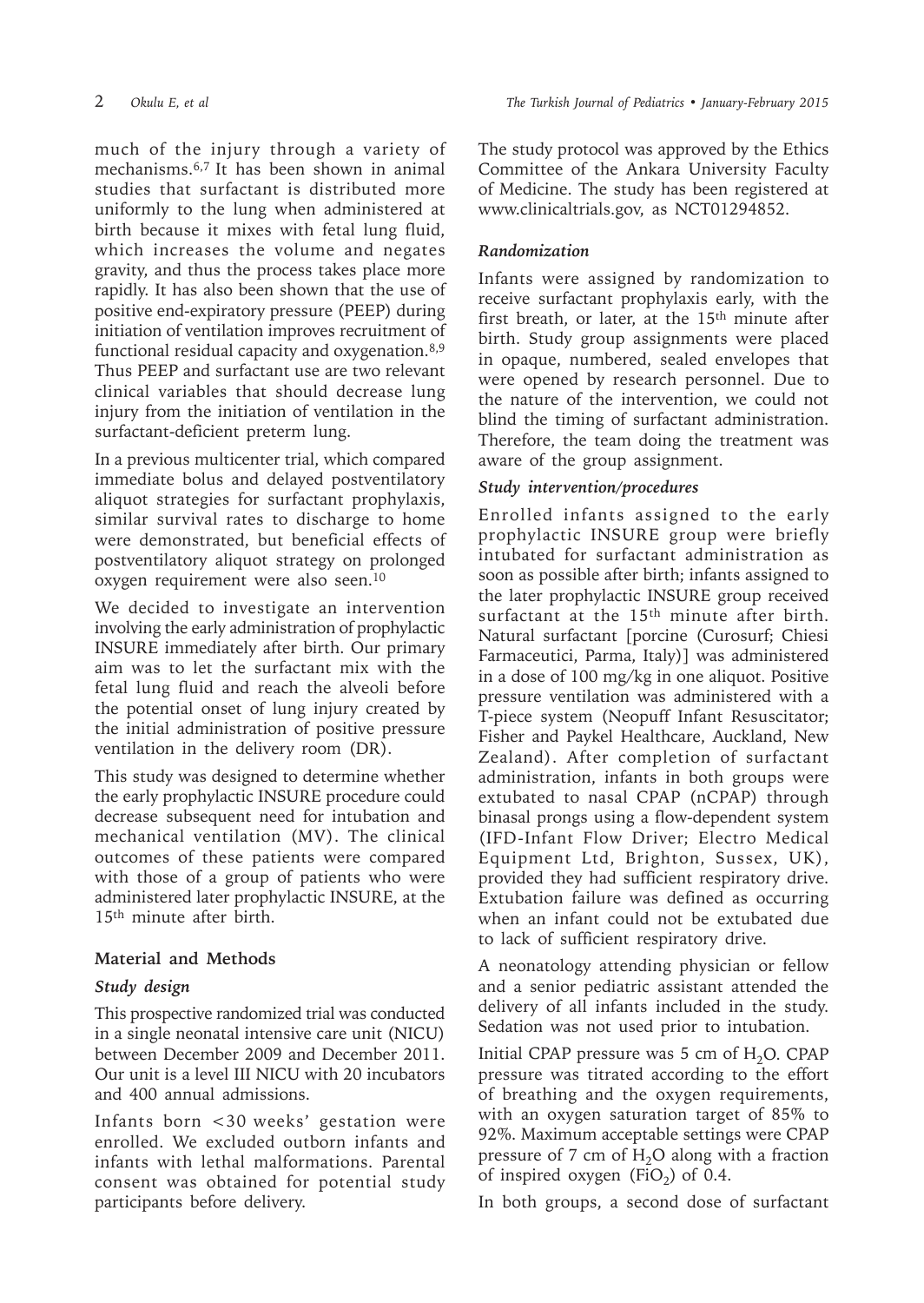

**Fig. 1.** Trial profile.

of 100 mg/kg was given 6 hours after the first application upon clinical deterioration (respiratory acidosis, FiO<sub>2</sub> of  $>0.4$ ).

#### *Outcomes*

The primary outcome was the need for MV within the first 3 days of life. Indications for intubation and MV were: requirement of CPAP pressure of  $>7$  cm of H<sub>2</sub>O, and /or FiO<sub>2</sub> of >0.4 to maintain oxygen saturation between 85% to 92%; respiratory acidosis, defined as partial pressure of carbon dioxide >65 mmHg and pH <7.2 on arterial blood gas sample;

recurrent/severe apnea defined as >4 episodes per hour; or need for bag mask ventilation >2 times per hour.

Secondary outcomes included neonatal mortality, pneumothorax, pulmonary hemorrhage, patent ductus arteriosus (PDA) requiring medical or surgical treatment, necrotizing enterocolitis (stage 2 or greater according to modified Bell's staging), intraventricular hemorrhage (>grade 2 according to the Papille classification), retinopathy of prematurity greater than stage 2 as defined in the international classification, postnatal use of systemic corticosteroids, BPD diagnosed on the basis of the National Institutes of Child Health and Development diagnostic criteria11, duration of total respiratory support and length of hospitalization. Duration of respiratory support was defined as the duration of nCPAP or MV or MV plus nCPAP that infants received.

### *Statistical analysis*

The historical data of our unit from the period January 2008-September 2009 revealed that 53% of infants of <30 weeks' gestation who received prophylactic surfactant within 15 minutes after birth and could be extubated in



**Fig. 2.** Percentage of infants at each gestational week who could not be extubated to nCPAP in the DR.

| <b>Replacement</b> Demographic and Omnear Ondracteribiles of the imaging |                                                 |                                                |      |
|--------------------------------------------------------------------------|-------------------------------------------------|------------------------------------------------|------|
|                                                                          | Early prophylactic<br><b>INSURE</b><br>$(n=40)$ | Late prophylactic<br><b>INSURE</b><br>$(n=40)$ | P    |
| Gestational week, mean $\pm$ SD                                          | $26.9 \pm 1.9$                                  | $27 \pm 2.2$                                   | 0.83 |
| Birth weight, g, mean $\pm$ SD                                           | $958 \pm 283$                                   | $915 \pm 316$                                  | 0.52 |
| Male gender, $n$ $(\%)$                                                  | 24 (60)                                         | 20(50)                                         | 0.36 |
| Antenatal steroids, n (%)                                                | 29 (72.5)                                       | 25(62.5)                                       | 0.34 |
| Cesarean delivery, $n$ (%)                                               | 30 (75)                                         | 29 (72.5)                                      | 0.79 |
| Multiple births, $n$ (%)                                                 | 22 (55)                                         | 22(55)                                         | 1.0  |
| 5-minute Apgar, median (min-max)                                         | $8(5-9)$                                        | $8(3-10)$                                      | 0.1  |
| Chorioamnionitis, n (%)                                                  | 15 (37.5)                                       | 12 (30)                                        | 0.6  |

**Table I.** Baseline Demographic and Clinical Characteristics of the Infants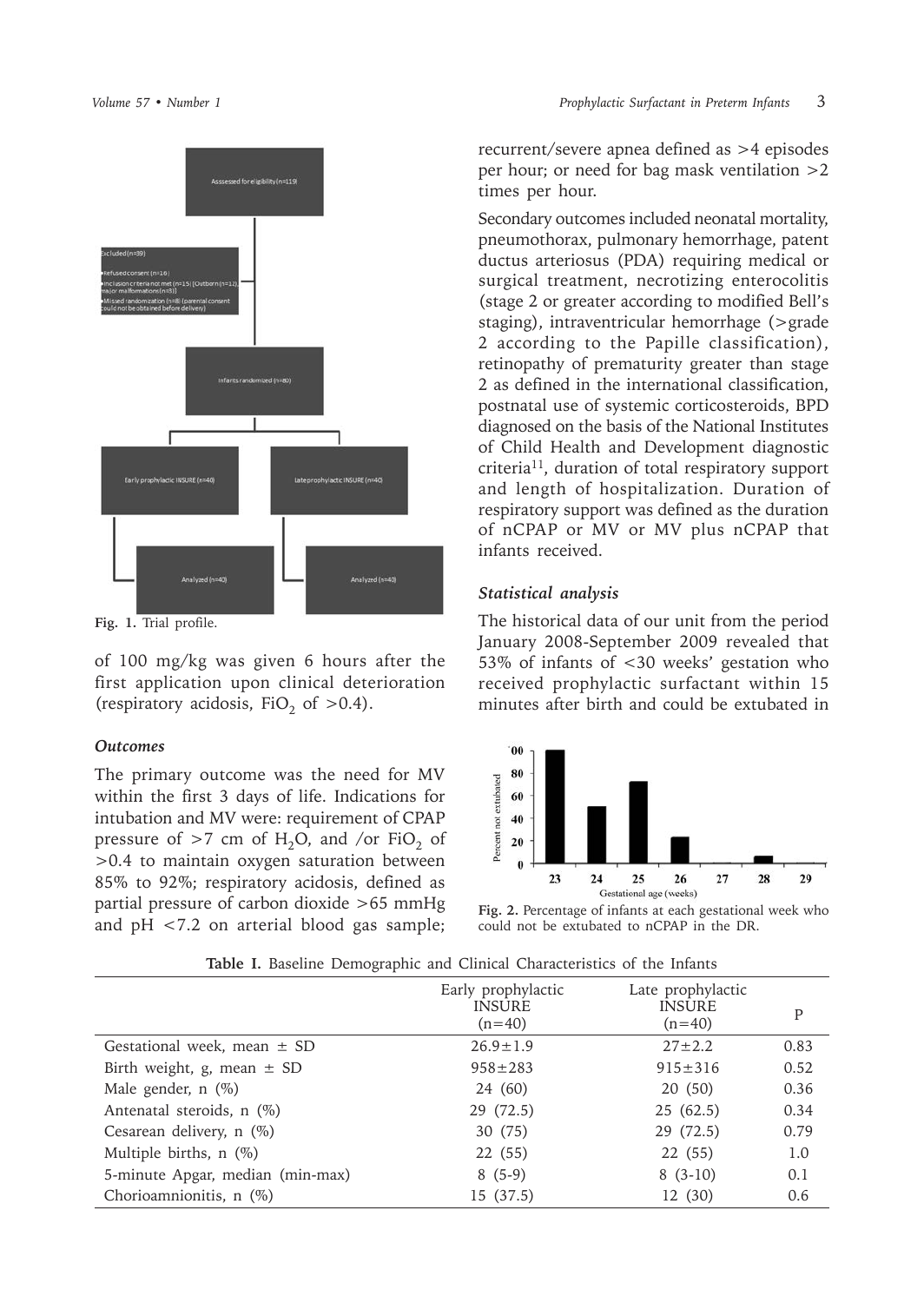|                                                                                     | Early prophylactic<br><b>INSURE</b><br>$(n=40)$ | Late prophylactic<br><b>INSURE</b><br>$(n=40)$ |             |
|-------------------------------------------------------------------------------------|-------------------------------------------------|------------------------------------------------|-------------|
| Extubated to nCPAP after surfactant,<br>$n \ (\%)$                                  | 30 (75)                                         | 27 (67.5)                                      | 0.4         |
| Gestational week, mean $\pm$ SD<br>Birth weight, g, mean $\pm$ SD                   | $27.6 \pm 1.5$<br>$1040 \pm 257$                | $28.3 \pm 1.5$<br>$1050 \pm 291.3$             | 0.08<br>0.8 |
| Not extubated after surfactant, n (%)                                               | 10(25)                                          | 13(32.5)                                       | 0.6         |
| Gestational week, mean $\pm$ SD<br>Birth weight, g, mean $\pm$ SD<br><del>. .</del> | $25 \pm 1.7$<br>$711 \pm 212$                   | $24.4 \pm 1$<br>$633 \pm 118$                  | 0.3<br>0.2  |

**Table II.** Infants Extubated/Not Extubated to nCPAP after Surfactant Administration in the DR

DR. delivery room

the DR were intubated in first 3 days of life, using criteria similar to those in this study. We calculated a sample size on the assumption that early prophlactic surfactant administration with the first breath would decrease this outcome to 20%. With 80% power and a 2-sided significance level of 0.05, 40 infants would be needed in each group.12

Clinical characteristics of two groups were described using mean and standard deviation values, and rates and percentages. Categorical variables were compared using the  $\chi^2$  test, while continuous variables were analyzed using Student's t test for normal distributions and the Mann-Whitney test for skewed distributions. Statistical analysis was performed using the Statistical Package for Social Sciences (SPSS) version 15 for Windows; statistical significance was set at a two-sided P value of 0.05.

#### **Results**

During the study period, 119 infants with a gestational age of <30 weeks were assessed for eligibility. Eighty infants were enrolled, 40 in the early prophylactic INSURE group and 40 in

the later prophylactic INSURE group (Fig. 1). Baseline characteristics were similar between the two groups (Table I).

Two neonatologists and four neonatal fellows attended the delivery of all study infants for successful administration of surfactant and DR interventions in each case. We did not record any intubation failures on the first attempt, or any adverse events during intubation or surfactant administration.

Ten (25%) infants in the early prophylactic INSURE group and 13 (32.5%) infants in the later prophylactic INSURE group could not be extubated after surfactant administration in the DR because of insufficient respiratory drive. The gestational ages and birth weights of those infants were significantly younger/ lower than those of the extubated infants in the DR  $(p<0.001)$  (Table II).

Irrespective of the time of prophylactic surfactant administration (early or later), 100% of the infants of 23 weeks' gestational age, 50% (2 of 4) of the infants of 24 weeks' gestational age, 72% (8 of 11) of the infants of 25 weeks' gestational age, 23% (3 of 13)

|                                        | Early prophylactic<br><b>INSURE</b><br>$(n=6)$ | Late prophylactic<br><b>INSURE</b><br>$(n=4)$ | $\boldsymbol{P}$ |
|----------------------------------------|------------------------------------------------|-----------------------------------------------|------------------|
| Gestational week, mean $\pm$ SD        | $26.7 \pm 2.1$                                 | $27.5 \pm 1$                                  | 0.4              |
| Birth weight, g, mean $\pm$ SD         | $830 \pm 263$                                  | $799 \pm 272$                                 | 0.6              |
| Male gender, $n$ $(\%)$                | 2(33)                                          | 2(50)                                         | 1.0              |
| Delivery type, cesarean, n (%)         | 2(33)                                          | 3(75)                                         | 0.2              |
| 5-minute Apgar, median                 | 8                                              | 8                                             | 0.8              |
| Antenatal steroids, n (%)              | 3(50)                                          | 4(100)                                        | 0.2              |
| Intubation time, hours, median (range) | 24 (6-42)                                      | 54 (6-64)                                     | 0.1              |

**Table III.** Clinical Characteristics of Infants Needing MV in the First 3 Days of Life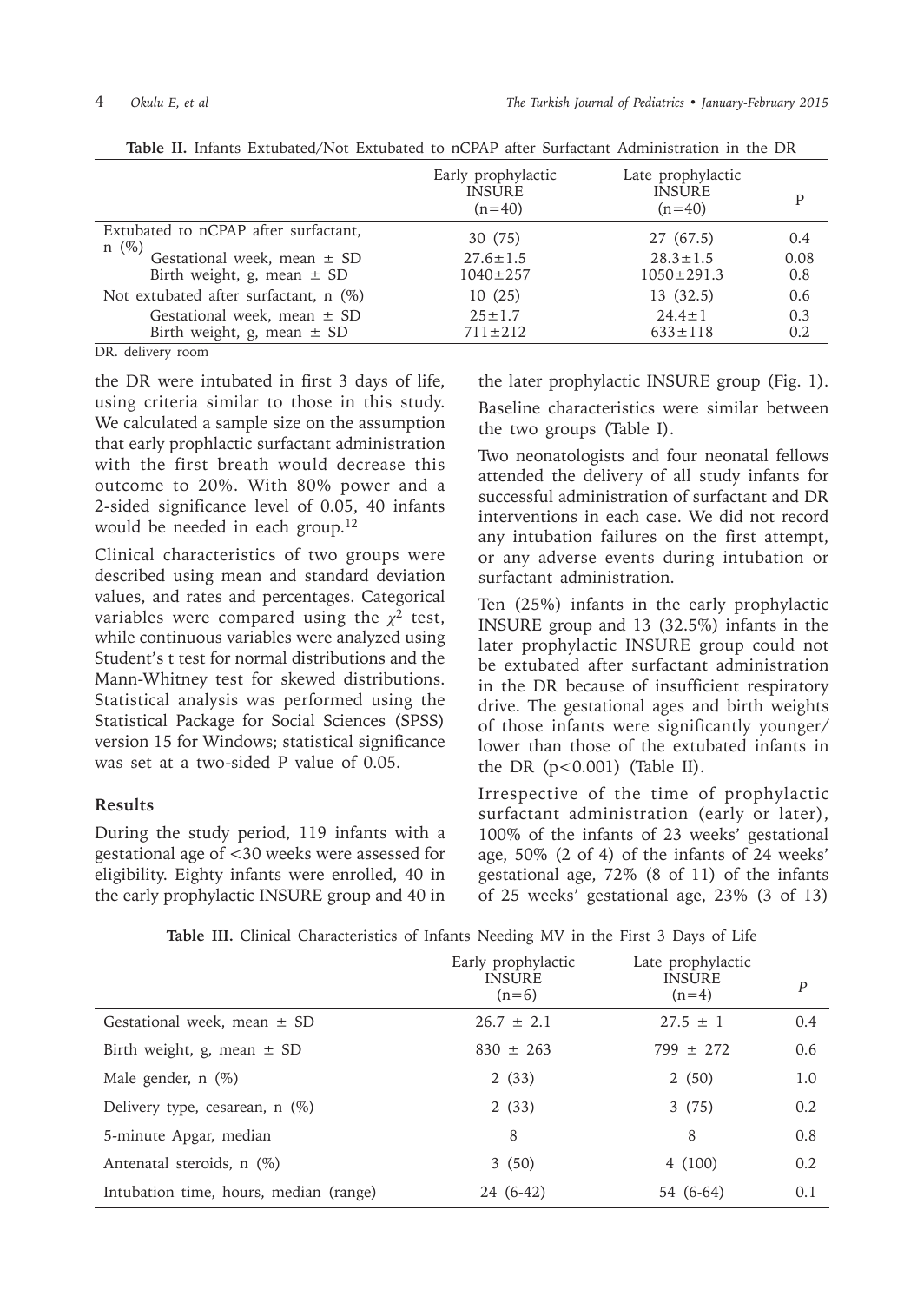|                                                                          | Early prophylactic<br><b>INSURE</b> | Late prophylactic<br><b>INSURE</b> | P     |
|--------------------------------------------------------------------------|-------------------------------------|------------------------------------|-------|
| Infants extubated in the DR<br>Duration of CPAP, h, median (range)       | $n = 24$<br>$9(1-144)$              | $n = 23$<br>$12(2-144)$            | 0.69  |
| Infants not extubated in the DR<br>Duration of MV, h, median (range)     | $n = 10$<br>$50(4-144)$             | $n = 1.3$<br>54 (4-720)            | 0.64  |
| Infants extubated in the DR and intubated in<br>the first 3 days of life | $n=6$                               | $n=4$                              |       |
| Duration of CPAP plus MV,<br>h, median (range)                           | 96 (36-216)                         | 309 (140-480)                      | 0.038 |
| Infants receiving a second dose of surfactant,<br>$n \ (\%)$             | 8(20)                               | 11 (27.5)                          | 0.4   |

**Table IV.** Respiratory Support in the Study Group

DR: deliveriy room, CPAP: continuous positive airway pressure, MV: mechanical ventilation,

| Table V. Secondary Outcomes among the Infants |                                                 |                                                |     |
|-----------------------------------------------|-------------------------------------------------|------------------------------------------------|-----|
|                                               | Early prophylactic<br><b>INSURE</b><br>$(n=40)$ | Late prophylactic<br><b>INSURE</b><br>$(n=40)$ | P   |
| Pneumothorax, $n$ (%)                         | $\Omega$                                        | $\Omega$                                       |     |
| Pulmonary hemorrhage, n (%)                   | 2(5)                                            | 3(7.5)                                         | 0.6 |
| Patent ductus arteriosus, n (%)               | 9(22.5)                                         | 12 (30)                                        | 0.4 |
| Necrotizing enterocolitis, n (%)              | 8(20)                                           | 8(20)                                          | 1.0 |
| Intraventricular hemorrhage, n (%)            | 4 (10)                                          | 7(17.5)                                        | 0.3 |
| Retinopathy of prematurity, $n$ (%)           | 3(7.5)                                          | 5(12.5)                                        | 0.7 |
| Postnatal systemic steroids, n (%)            | 3(7.5)                                          | 4(10)                                          | 0.6 |
| Bronchopulmonary dysplasia, n (%)             | 5(12.5)                                         | 3(7.5)                                         | 0.4 |
| Hospitalization duration, d, mean $\pm$ SD    | $50 \pm 18$                                     | $49 \pm 20$                                    | 0.8 |
| Mortality, $n$ (%)                            | 16 (40)                                         | 15 (37.5)                                      | 0.4 |

of the infants of 26 weeks' gestational age and 6% (1 of 16) of the infants of 28 weeks' gestational age could not be extubated in the DR. All infants of 27 and 29 weeks' gestational age could extubated to nCPAP (Fig. 2).

Among the infants who were extubated to nCPAP after surfactant administration, 6 infants in the early prophylactic INSURE group and 4 infants in the later prophylactic INSURE group needed MV in the first 3 days of life (20% vs. 16.7%; *P*=0.73). The clinical characteristics of these infants were similar. The time from birth to intubation was 24 hours (range 6-42 h) in the early group and 54 hours (range 6-64 h) in the later group (Table III).

The duration of CPAP in infants who were extubated in the DR after surfactant

administration and the duration of MV in infants who could not extubated to nCPAP in the DR were similar in both groups. The duration of total respiratory support (CPAP plus MV) for infants who were intubated in the first 3 days of life was shorter in the early prophylactic INSURE group than in the later prophylactic INSURE group (median: 96 h vs. 309 h; *P*=0.038). The percentage of infants receiving a second dose of surfactant was similar in both groups (Table IV).

The incidences of morbidities and mortality and the duration of hospitalization were similar in both groups (Table V).

### **Discussion**

In this randomized trial, early prophylactic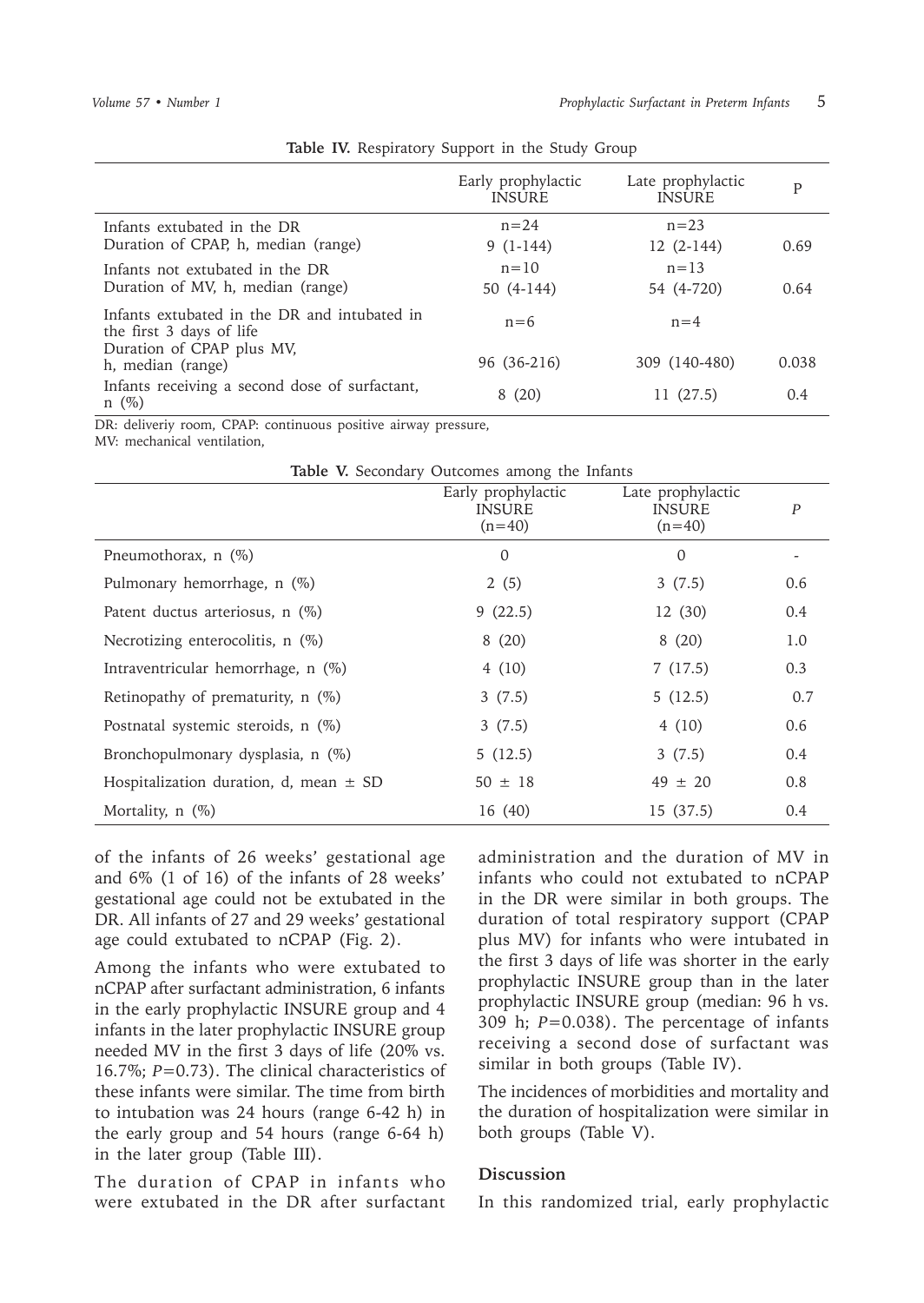surfactant administration, with the first breath, in combination with early nCPAP, shortened the duration of total respiratory support, with similar clinical outcomes among infants born before 30 weeks' gestation, when compared with administration of surfactant at the 15<sup>th</sup> minute after birth

The immature lungs of preterm infants may be particularly vulnerable at birth, not only because they lack surfactant but also because they are filled with fluid, leaving little room for air entry.13 The study performed by Björklund et al<sup>14</sup> demonstrated that manual ventilation, with a few large breaths, administered to immature lambs at birth may cause lung injury and inhibit the effect of subsequently instilled natural surfactant on lung mechanics. In animal studies, it has been shown that the use of PEEP during the transition period from fetus to newborn decreases lung injury, and that surfactant administration at birth has additional benefits. It has been also demonstrated that PEEP is necessary for optimal response to surfactant, improving uniformity of distribution. Furthermore, surfactant administrated before ventilation at birth has an additional protective effect.9,15-20

Based on the data from all animal and clinical studies, we designed our study so that infants were administered prophylactic surfactant either immediately at birth, with the first breath, or at the 15<sup>th</sup> minute after birth, while they were receiving PEEP supplied by a T-piece device, which provides more uniform PEEP than does bag-mask ventilation (an issue addressed by the Neonatal Resuscitation Program).21,22 Kendig et al.10 found that immediate surfactant prophylaxis, before the first breath, resulted in significantly better survival than rescue treatment in very premature infants. Another study from the same group showed even better survival when prophylaxis was postponed until respiration was established.23 In these two multicenter studies, an anesthesia bag was used for positive pressure ventilation during resuscitation and surfactant administration; also, all infants enrolled in the studies were mechanically ventilated, which is known to be injurious to preterm lungs. In our study, infants in both groups were ventilated with a T-piece resuscitator during resuscitation and prophylactic surfactant administration,

and infants with sufficient respiratory drive were immediately extubated to nCPAP after surfactant administration.

Although intubation is associated with some morbidities, such as right main stem bronchus intubation, pneumothorax, esophageal perforation, accidental extubation, obstruction of the tube, apneic events, transient hypoxia, oxygen saturation and bradycardia, endotracheal instillation is the only current means of surfactant delivery.24 We did not experience any complications related to intubation during resuscitation and surfactant administration in our study, which might be due to the presence of a skilled team in the DR. In the case of infants born outside level III units, intubation is likely to be performed by a provider infrequently exposed to the procedure, and risks related to intubation may increase.

Recently, several noninvasive approaches have been studied in randomized controlled trials to avoid MV, lung injury and MV-related adverse effects in premature infants.25-28 Our study did not compare the use of early nCPAP or prophylactic surfactant. The main question our study addressed was, if prophylactic surfactant was to be used, was earlier administration better, or not? The primary outcome need for MV within the first 3 days of life was chosen because of its importance in the context of medical care systems in which resources are limited. Thus, a reduction in the need for MV was felt to be of value even if this benefit did not result in the reduction of long-term adverse outcomes. In this study, administration of prophylactic surfactant immediately at birth did not avoid subsequent intubation and MV, and did not decrease the incidence of NICU morbidities. It did, however, reduce the duration of total respiratory support. Although duration of MV and respiratory support has been reported as one of the most important risk factors for BPD29,30, the incidence of BPD was similar in both groups in our study. Inclusion of infants of the earliest gestational ages (i.e., 23-25 weeks) may be the reason for the higher rates of some morbidities and mortality in our study. But the incidences of air leak, PDA and BPD were lower than reported $31$  by other groups who studied infants born before 28 weeks' gestation.

Observational studies have suggested that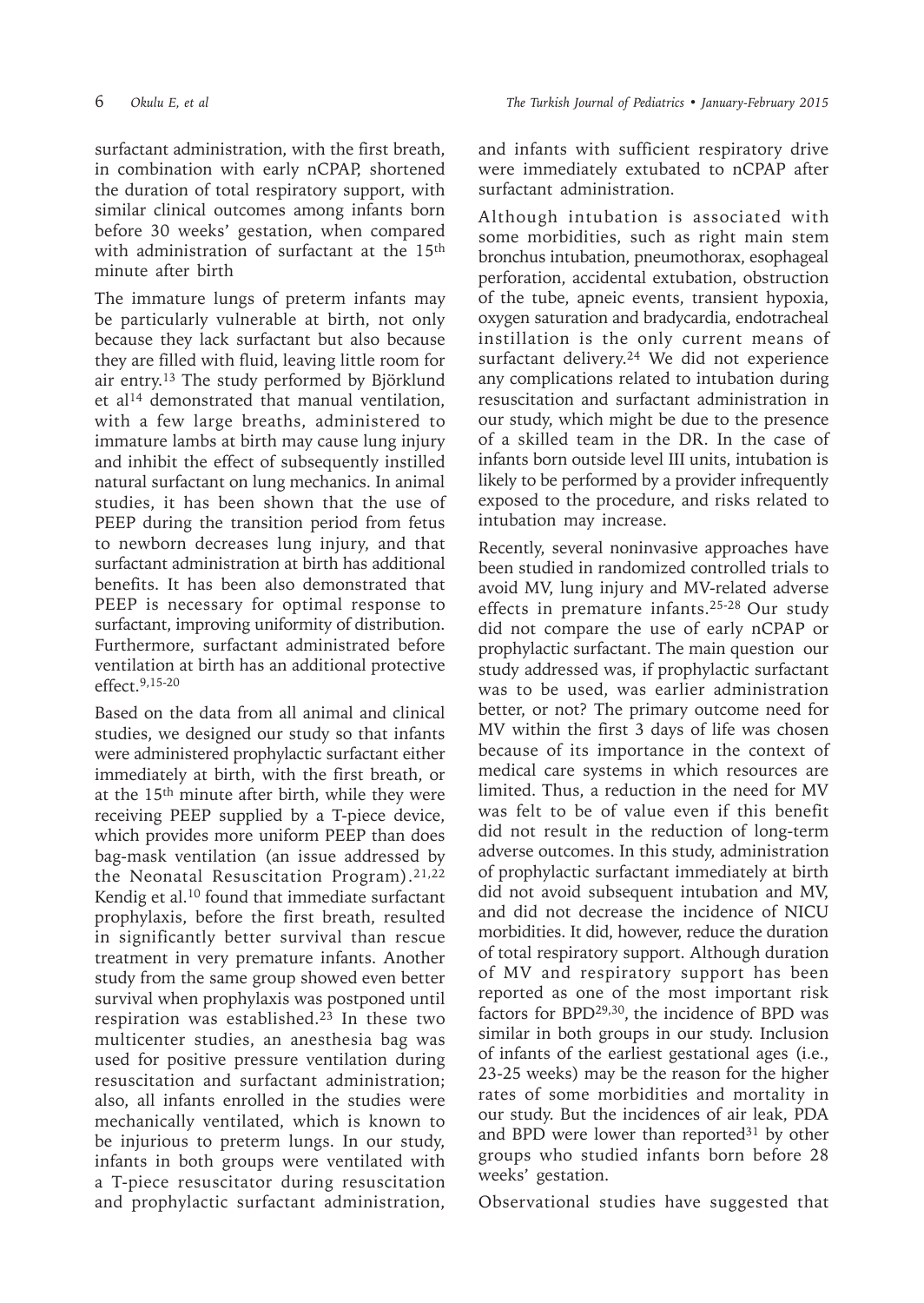treating very preterm infants with nCPAP during resuscitation is possible and might reduce the rate of intubation and the incidence of BPD without increasing morbidity.<sup>32-35</sup> Some studies have suggested that CPAP might be started at birth for most infants born after 25 weeks' gestation.<sup>36</sup> One randomized trial involving 104 infants showed the feasibility of the early use of CPAP but was not designed to evaluate its safety and efficacy.<sup>37</sup> An additional implication of our study results is that, regardless of the time of surfactant administration, it is difficult to extubate infants of less than 26 weeks' gestational age to nCPAP in the DR.

In this study, infants born before 30 weeks' gestation-moderately-sized preterm infants, for whom surfactant prophylaxis is not currently recommended were administered prophylactic surfactant, because that was the recommendation of the American Academy of Pediatrics<sup>38</sup> at the time we designed the study. Also, we were unable to blind the intervention, and the study was conducted over a relatively long period of time. However, there was uniformity in implementing and adhering to the study protocol.

In conclusion, our study did not demonstrate superiority of early surfactant prophylaxis combined with early nCPAP to later administration of prophylactic surfactant combined with early nCPAP; however, the number of patients included in this study was sufficient to give it the power to detect an absolute difference of 30% in the primary outcome, need for MV within the first 3 days of life.

#### **REFERENCES**

- 1. Stevens TP, Sinkin RA. Surfactant replacement therapy. Chest 2007; 131: 1577-1582.
- 2. Stevens TP, Harrington EW, Blennow M, Soll RF. Early surfactant administration with brief ventilation vs. selective surfactant and continued mechanical ventilation for preterm infants with or at risk for respiratory distress syndrome. Cochrane Database Syst Rev 2007; (4):CD003063.
- 3. Hooper SB, Kitchen MJ, Wallace MJ, et al. Imaging lung aeration and lung liquid clearance at birth. FASEB J 2007; 21: 3329-3337.
- 4. Stenson BJ, Boyle DW, Szyld EG. Initial ventilation strategies during newborn resuscitation. Clin Perinatol 2006; 33: 65-82.
- 5. Jobe AH, Hillman N, Polglase G, Kramer BW, Kallapur S, Pillow J. Injury and inflammation from resuscitation

of the preterm infant. Neonatology 2008; 94: 190-196.

- 6. Robertson B, Berry D, Curstedt T, et al. Leakage of protein in the immature rabbit lung; effect of surfactant replacement. Respir Physiol 1985; 61: 265-276.
- 7. Jobe AH. Why surfactant works for respiratory distress syndrome. Neoreviews 2006; 7: e95-e105.
- 8. Probyn ME, Hooper SB, Dargaville PA, et al. Positive end expiratory pressure during resuscitation of premature lambs rapidly improves blood gases without adversely affecting arterial pressure. Pediatr Res 2004; 56: 198- 204.
- 9. Siew ML, Te Pas AB, Wallace MJ, et al. Surfactant increases the uniformity of lung aeration at birth in ventilated preterm rabbits. Pediatr Res 2011; 70: 50- 55.
- 10. Kendig JW, Ryan RM, Sinkin RA, et al. Comparison of two strategies for surfactant prophylaxis in very premature infants: a multicenter randomized trial. Pediatrics 1998; 101: 1006-1012.
- 11. Ehrenkranz RA, Walsh MC, Vohr BR, et al. Validation of the National Institutes of Health consensus definition of bronchopulmonary dysplasia. Pediatrics 2005; 116: 1353-1360.
- 12. Hintze, J. PASS 11. Kaysville, Utah: NCSS, LLC; 2011. www.ncss.com.
- 13. Dreyfuss D, Soler P, Saumon G. Mechanical ventilationinduced pulmonary edema. Interaction with previous lung alterations. Am J Respir Crit Care Med 1995; 151: 1568-1575.
- 14. Björklund LJ, Ingimarsson J, Curstedt T, et al. Manual ventilation with a few large breaths at birth compromises the therapeutic effect of subsequent surfactant replacement in immature lambs. Pediatr Res 1997; 42: 348-355.
- 15. Ogawa A, Brown CL, Schlueter MA, Benson BJ, Clements JA, Hawgood S. Lung function, surfactant apoprotein content, and level of PEEP in prematurely delivered rabbits. J Appl Physiol 1994; 77: 1840-1849.
- 16. Rider ED, Jobe AH, Ikegami M, Sun B. Different ventilation strategies alter surfactant responses in preterm rabbits. J Appl Physiol 1992; 73: 2089-2096.
- 17. Siew ML, Te Pas AB, Wallace MJ, et al. Positive end-expiratory pressure enhances development of a functional residual capacity in preterm rabbits ventilated from birth. J Appl Physiol 2009; 106: 1487-1493.
- 18. Hillman NH, Nitsos I, Berry C, Pillow JJ, Kallapur SG, Jobe AH. Positive end-expiratory pressure and surfactant decrease lung injury during initiation of ventilation in fetal sheep. Am J Physiol Lung Cell Mol Physiol 2011; 301: L712-L720.
- 19. Thomson MA. Continuous positive airway pressure and surfactant; combined data from animal experiments and clinical trials. Biol Neonate 2002; 81:16-19.
- 20. Hilgendorff A, Reiss I, Ruppert C, et al. Positive endexpiratory pressure modifies response to recombinant and natural exogenous surfactant in ventilated immature newborn rabbits. Biol Neonate 2006; 90: 210-216.